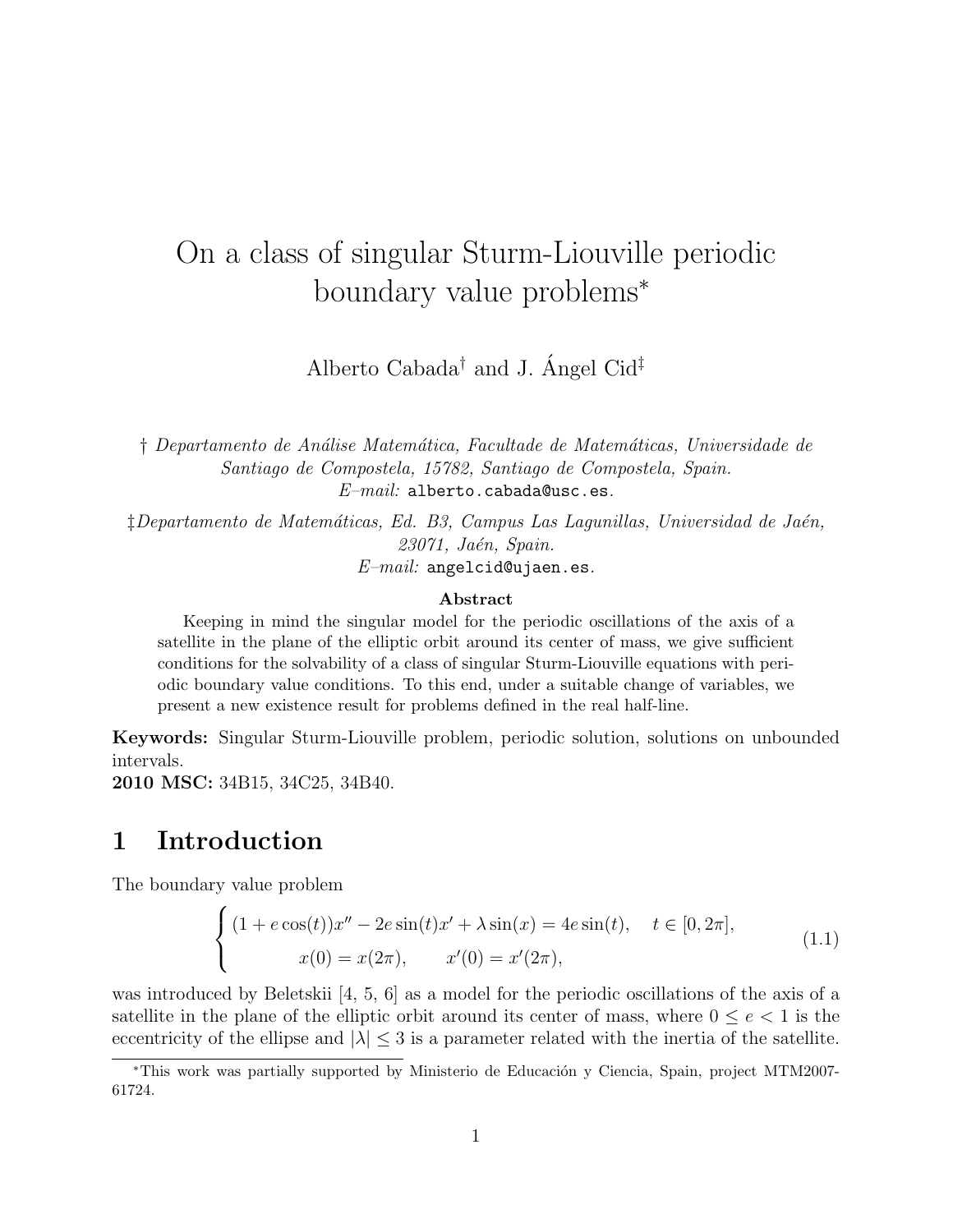

From the mathematical point of view it is interesting to study for which values of the parameters in the  $(e, \lambda)$ -plane the problem (1.1) has a solution. The solvability of (1.1) seems to be studied for the first time in [17, 21, 22], but in 1985 Petryshyn and Yu made a major step by establishing the existence of solution for (1.1) when

$$
0 \le e \pi < 2|\lambda| < 1 - (8\sqrt{2} + 3)e,
$$

by using the degree theory for A-proper mappings.

In 1988 Hai proves for  $|e| < 1$  and  $\lambda \in \mathbb{R}$  the existence of a periodic solution as a minimum in a certain ball of an associated functional [14] and the existence of an odd periodic solution by using a monotone iterative scheme [15]. Also in 1988 Mawhin [18] proves the existence of an odd periodic solution for  $|e| < 1$  and  $\lambda \in \mathbb{R}$  and the existence of a second solution for a suitable restricted region of the parameters. Two years later Hai improves the multiplicity result of Mawhin (see [16]) by proving that for all the values  $|e| < 1$  and  $\lambda \in \mathbb{R}$  there exist at least two solutions of  $(1.1)$  not differing by a multiple of  $2\pi$ . He obtained these two solutions as different critical points of an associated functional. On the other hand, the stability of the solutions of (1.1) has been studied in [19].

If we multiply the differential equation of problem  $(1.1)$  by  $(1 + e \cos(t))$  then it can be rewritten as

$$
\begin{cases} ((1 + e \cos(t))^2 x')' = 4e(1 + e \cos(t)) \sin(t) - \lambda (1 + e \cos(t)) \sin(x), \ t \in [0, 2\pi], \\ x(0) = x(2\pi), \qquad x'(0) = x'(2\pi), \end{cases}
$$
(1.2)

which is in the Sturm-Liouville form  $(p(t)x')' = f(t, x)$  with

$$
p(t) = (1 + e \cos(t))^2,
$$

and

$$
f(t, x) = 4e(1 + e \cos(t))\sin(t) - \lambda(1 + e \cos(t))\sin(x).
$$

Problem (1.1) is said to be regular when  $0 \le e < 1$  and singular for  $e = 1$  (see [9, 10]). This is due to the fact that in the last case the coefficient of the second order derivative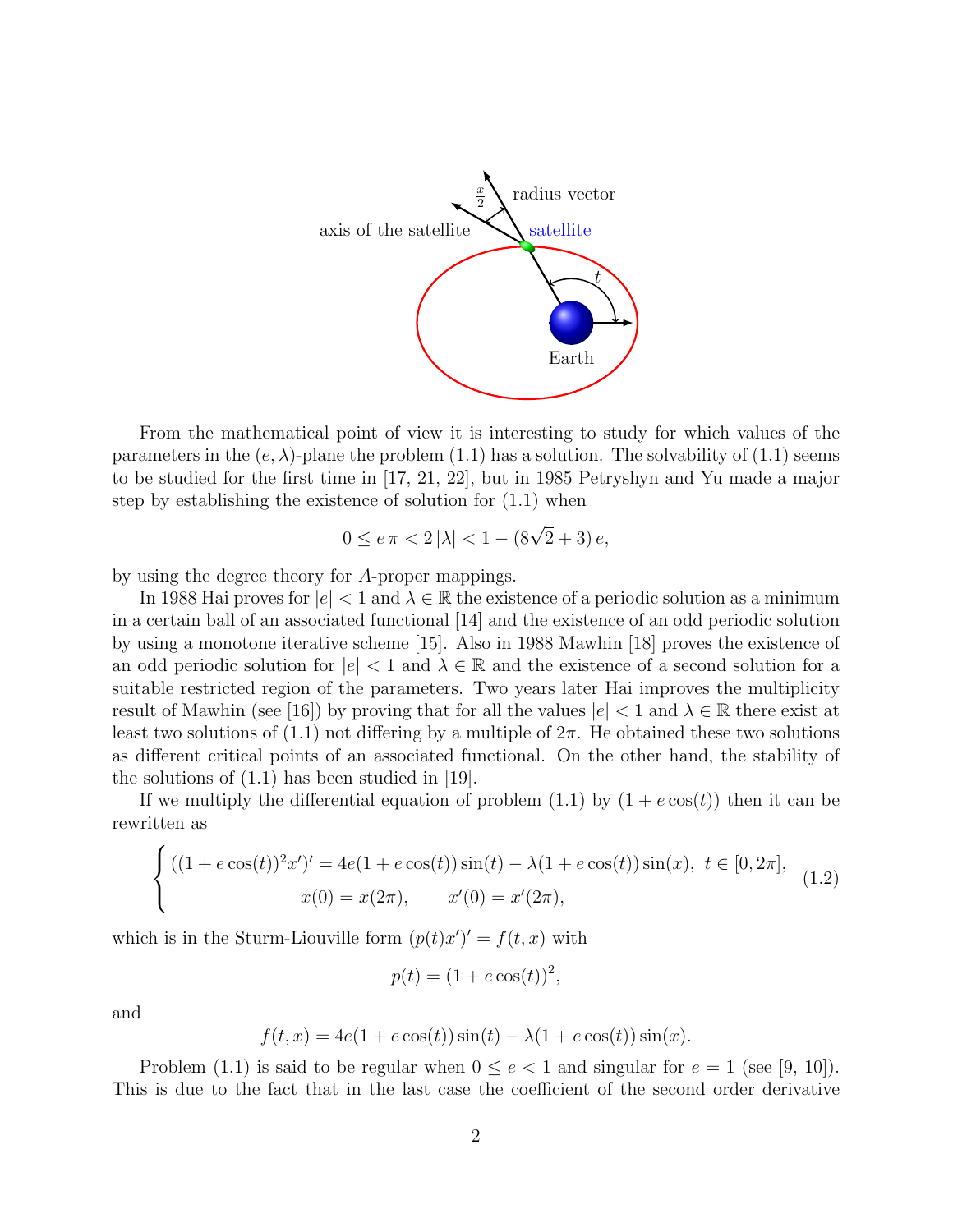vanishes at  $t = \pi$ . Moreover problem (1.2) becomes a singular Sturm-Liouville problem whenever  $e = 1$ , since  $\int_0^{\pi}$ 1  $\frac{1}{p(s)}ds = +\infty$  (see [12, 13]). This fact makes the case  $e = 1$ interesting to deal with.

Now, keeping in mind problem (1.2) with  $e = 1$ , we are going to study the singular Sturm-Liouville periodic boundary value problem

$$
\begin{cases} (p(t)x')' = f(t, x), \quad t \in [0, 2T], \\ x(0) = x(2T), \quad x'(0) = x'(2T). \end{cases}
$$
\n(1.3)

where the nonlinearities p and f shall satisfy some suitable symmetry conditions,  $p(t) > 0$ for all  $t \in [0, T)$  and  $\int_0^T$ 1  $\frac{1}{p(s)}ds = +\infty$ . Our assumptions will allow us to search a solution of problem (1.3) as the odd extension of a solution of the Dirichlet problem

$$
\begin{cases} (p(t) x')' = f(t, x), \quad t \in [0, T],\\ x(0) = 0 = x(T), \quad \lim_{t \to T^{-}} p(t) x'(t) \text{ exists.} \end{cases}
$$
 (1.4)

To deal with this Dirichlet problem we perform the standard Liouville transformation on the independent variable

$$
\tau(t) = \int_0^t \frac{ds}{p(s)},\tag{1.5}
$$

which, due to the singularity of  $p(t)$ , leads us to the half-line boundary value problem

$$
\begin{cases}\ny'' = g(\tau, y), & \tau \in [0, +\infty), \\
y(0) = 0 = y(+\infty), & y'(+\infty) \text{ exists,} \n\end{cases}
$$
\n(1.6)

with  $g$  a suitable function related to  $f$ .

In section 2 we shall prove the existence of a solution of problem (1.6) under conditions that, as far as we know, are not covered by previously ones considered in the literature for boundary value problems in infinite intervals (see [1, 2, 3, 7, 8, 23] and references therein). Finally, in section 3 we shall give an application of our main result to problem (1.2) in the singular case  $e = 1$ .

#### 2 Main result

This section is devoted to prove the existence of a nontrivial odd solution of problem (1.3). To this end, we assume the following list of assumptions:

(p0)  $p : [0, 2T] \to \mathbb{R}$  is continuous,  $p(T - t) = p(T + t)$  for all  $t \in [0, T]$ ,  $p(t) > 0$  for all  $t \in [0, T)$  and  $\int_0^T$ 1  $\frac{1}{p(s)}ds = +\infty.$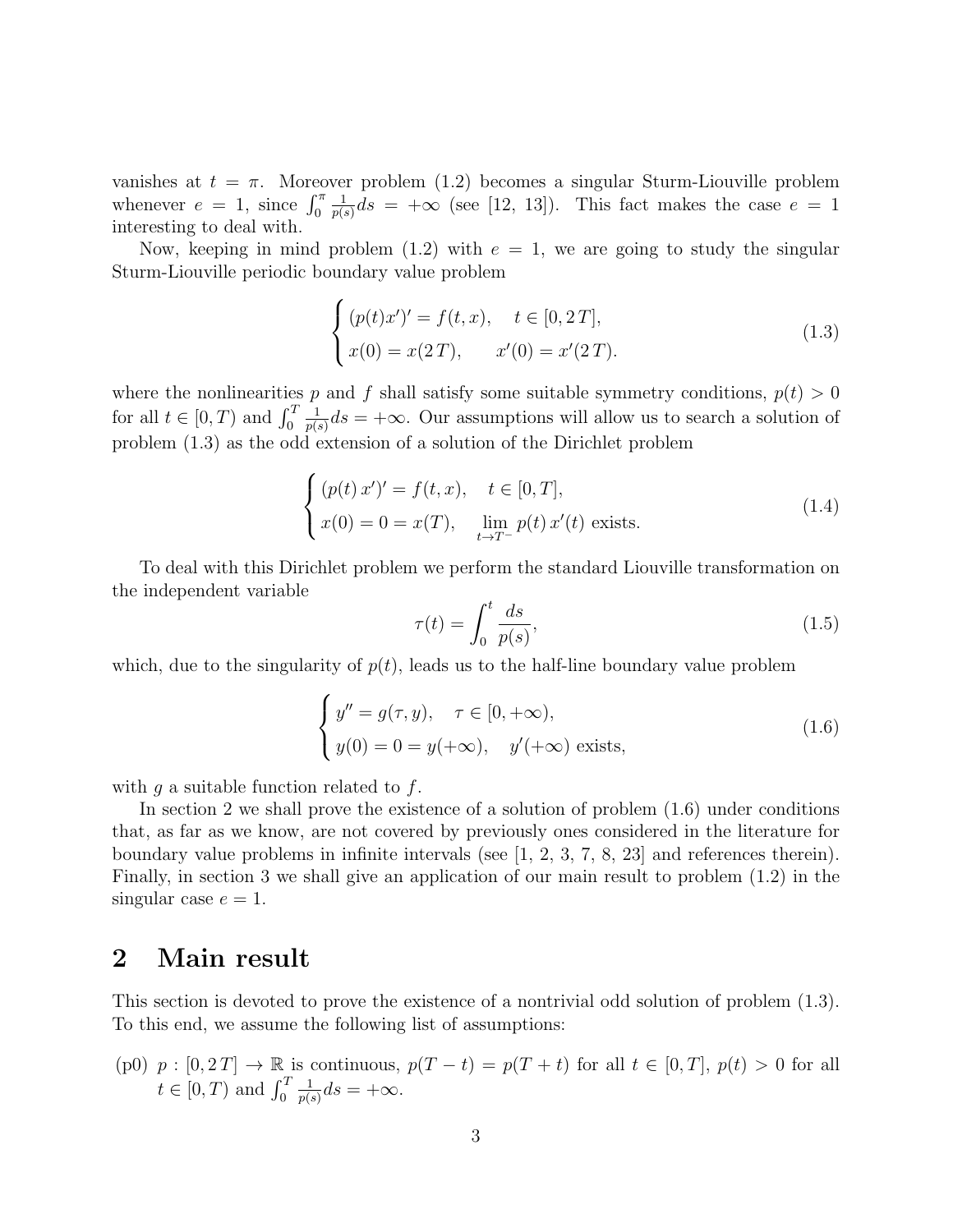(p1) There is  $\alpha > 1$  such that

$$
\lim_{n \to \infty} \int_{n/\alpha}^{n} (n - s) p(t(s)) ds = +\infty,
$$

with  $t : [0, \infty) \to [0, T]$  given by  $t(s) := \tau^{-1}(s)$  for all  $s \in [0, \infty)$ , and  $\tau$  defined on  $(1.5).$ 

(f0)  $f : [0, 2T] \times \mathbb{R} \to \mathbb{R}$  is continuous and satisfies

$$
f(T-t,-x) = -f(T+t,x) \quad \text{for all } t \in [0,T] \text{ and all } x \in \mathbb{R}.
$$

- (f1) There exist  $t_0 \in (0,T)$ , a constant  $r_0 < 0$  and a nondecreasing continuous curve  $\gamma : [t_0, T] \to (-\infty, 0]$ , with  $r_0 < \gamma(t) < 0$  for all  $t \in (t_0, T)$  and  $\gamma(T) = 0$ , such that:
	- (i)  $f(t, \gamma(t)) = 0$  for all  $t \in [t_0, T]$ ,
	- (ii)  $f(t, 0) \ge 0$  for all  $t \in (0, t_0]$ . Moreover  $f(t, x) > 0$  for all  $t \in (t_0, T]$  and  $\gamma(t) <$  $x \leq 0$ ,
	- (iii)  $f(t,r_0) \leq 0$  for all  $t \in (0,t_0]$ . Moreover  $f(t,x) < 0$  for all  $t \in (t_0,T]$  and  $r_0 \leq x < \gamma(t)$ .



**Remark 2.1** It is clear that assumptions (p0) and (f0) imply, respectively, that  $p(T) = 0$ and  $f(T, 0) = 0$ .

On the other hand, if f is a continuously differentiable function in a neighborhood of  $(T,0)$ , with  $f(T,0) = 0$  and  $\frac{\partial f}{\partial x}f(T,0) \neq 0$ , then by the Implicit Function Theorem there exist  $t_1 \in (0,T)$  and a continuously differentiable curve  $\gamma : (t_1,T] \to \mathbb{R}$  such that  $\gamma(T) = 0$ ,  $f(t, \gamma(t)) = 0$  for all  $t \in (t_1, T]$  and  $\gamma'(t) = -\frac{\partial f}{\partial t}(t, \gamma(t))/\frac{\partial f}{\partial x}(t, \gamma(t)).$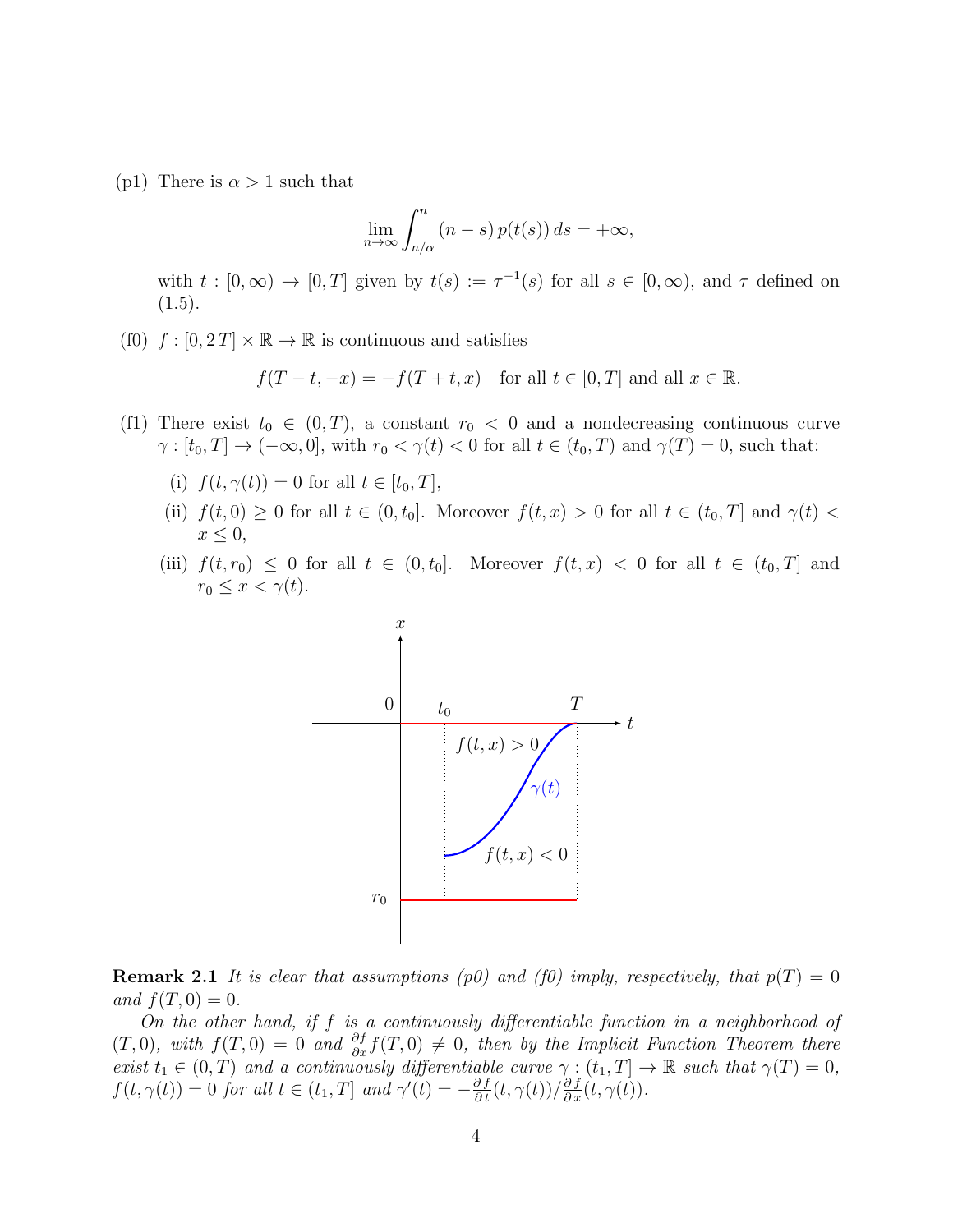In consequence, if moreover

$$
\frac{\partial f}{\partial t}(0,T)/\frac{\partial f}{\partial x}(0,T)<0,
$$

then there exists  $t_1 \le t_2 < T$  such that  $\gamma$  is increasing on  $(t_2, T]$  and  $\gamma(t) < 0$  for all  $(t_2, T)$ .

**Definition 2.1** By a solution of problem  $(1.3)$  we mean a function

$$
x \in C([0, 2T]) \bigcap C^1([0, T) \cup (T, 2T])
$$

with  $p(t)$   $x' \in C^1([0, 2T])$  and that satisfies the differential equation and the boundary conditions.

Now we present our main result.

**Theorem 2.2** If assumptions  $(p0)$ ,  $(p1)$ ,  $(f0)$  and  $(f1)$  hold, then problem (1.3) has a nontrivial odd solution (with respect to  $t = T$ ) which moreover satisfy  $r_0 \leq u(t) \leq 0$  for all  $t \in (0,T)$  and  $u(t) < \gamma(t) < 0$  for all  $t \in (\bar{t},T)$ , for some  $\bar{t} \in (t_0,T)$ .

**Proof.** Conditions (p0) and (f0) imply that the odd extension of a solution of problem  $(1.4)$  is a solution of (1.3). By using the change in the independent variable  $\tau$  given in (1.5), which is, by (p0), an increasing homeomorphism from  $[0, T)$  onto  $[0, \infty)$ , we obtain that x is a solution of problem (1.4) if and only if  $y(\tau(t)) := x(t)$  is a solution of problem (1.6) with

$$
g(\tau, y) = p(t(\tau))f(t(\tau), y),
$$

and  $t(\tau)$  given in (p1).

Now, by denoting  $\tau_0 \equiv \tau(t_0)$ , we divide the proof into several steps. Claim 1.- For each  $n \in \mathbb{N}$ ,  $n \geq \tau_0$ , the Dirichlet problem

$$
\begin{cases}\ny''(\tau) = g(\tau, y(\tau)), \, \tau \in [0, n], \\
y(0) = 0 = y(n),\n\end{cases}
$$
\n(2.1)

has a nontrivial solution  $y_n \in [r_0, 0]$ . Moreover  $y_n(\tau) < 0$  for all  $\tau \in (\tau_0, n)$ .

From (p0) and (f1) it follows that

 $g(\tau, r_0) \leq 0 \leq g(\tau, 0)$  for all  $\tau \in (0, \infty)$ .

Hence it is clear that for each  $n \in \mathbb{N}$  the functions

$$
\alpha(\tau) = r_0 \quad \text{and} \quad \beta(\tau) = 0,
$$

are a lower and an upper solution, respectively, for problem (2.1) with  $\alpha \leq \beta$ . Therefore it is well-known (see [11, Theorem 4.2]) that problem (2.1) has a solution  $y_n$  with  $r_0 \le y_n(\tau) \le 0$ for all  $\tau \in [0, n]$ .

Now, suppose that  $y_n(\tau_n) = 0$  for some  $\tau_n \in (\tau_0, n)$ . Using condition (f1) and the definitions of g and  $\tau_0$ , we have that  $y''_n(\tau_n) > 0$ , which contradicts the fact that  $y_n$  attains a local maximum at  $\tau_n$ .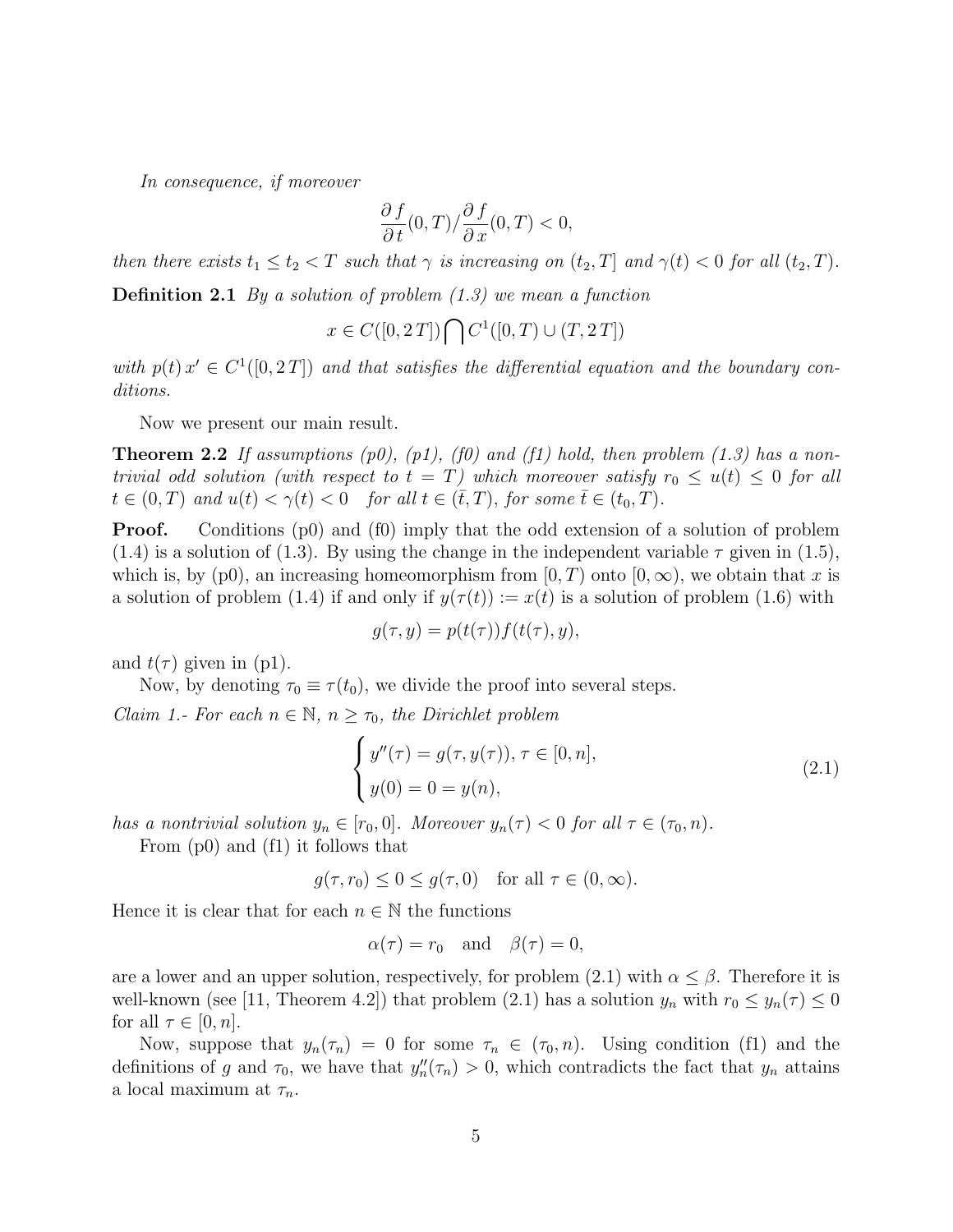Claim 2.- There exists a constant  $M > 0$  (independently of  $n \in \mathbb{N}$ ) such that

$$
\max\{\|y_n\|_{\infty}, \|y_n'\|_{\infty}, \|y_n''\|_{\infty}\} \le M \quad \text{for all } n \in \mathbb{N}.
$$

Since  $||y_n||_{\infty} \leq |r_0|$  for all  $n \in \mathbb{N}$  and in view that  $y_n$  satisfies the differential equation  $y'' =$  $g(\tau, y)$  on  $[0, n]$ , it follows that also  $||y''_n||_{\infty} \leq M_2$  for some constant  $M_2 > 0$  independently of n. These two facts imply easily that  $y'_n$  must be also bounded independently of n.

Claim 3.- A subsequence of  $\{y_n\}_{n\in\mathbb{N}}$  converges uniformly on compact sets to a function  $y \in$  $C^2[0,\infty)$  which satisfies  $y(0) = 0$ ,  $r_0 \le y(\tau) \le 0$  and  $y''(\tau) = g(\tau, y(\tau))$  for all  $\tau \in [0, +\infty)$ .

Taking into account that  $y_n$ ,  $y'_n$  and  $y''_n$  are uniformly bounded, from the Ascoli-Arzelà theorem and by using a diagonal argument we obtain a subsequence of  $\{y_n\}_{n\in\mathbb{N}}$  which converges to a function y uniformly on each compact set. Thus  $y(0) = 0$ ,  $r_0 \le y(\tau) \le 0$  and y satisfies the differential equation  $y''(\tau) = g(\tau, y(\tau))$  for all  $\tau \in [0, \infty)$ .

Claim 4.-  $\lim_{\tau \to \infty} y'(\tau) = 0$  and there exists  $\lim_{\tau \to \infty} y(\tau)$ . Moreover there is  $\tau_1 \geq \tau_0$  such that  $y(\tau) < \tilde{\gamma}(\tau) := \gamma(t(\tau)) < 0$  for all  $\tau > \tau_1$ .

Due to assumption (f1), if for all  $\tau \geq \tau_0$  function  $y(\tau)$  is always above the curve  $\tilde{\gamma}(\tau)$ then it would be convex on  $(\tau_0, \infty)$ , which is impossible. On the other hand, since  $\tilde{\gamma}(\tau)$  is nondecreasing for all  $\tau \geq \tau_0$ , we have that  $y(\tau)$  must be below the curve  $\tilde{\gamma}(\tau)$  after some  $\tau_1 \geq \tau_0$ . Therefore for  $\tau \geq \tau_1$  the function is concave and bounded, which imply that  $\lim_{\tau \to \infty} y(\tau)$  exists and  $\lim_{\tau \to \infty} y'(\tau) = 0$ .

# Claim 5.-  $\lim_{\tau \to \infty} y(\tau) = 0.$

To the contrary, suppose that  $\lim_{\tau\to\infty} y(\tau) = y_0 \in [r_0, 0)$ . Now, for any  $n \in \mathbb{N}$  fixed, let  $z_n$ be the unique solution of the Dirichlet problem

$$
z''(\tau) = g(\tau, y(\tau)), \ \tau \in [0, n], \quad z(0) = z(n) = 0,
$$

which is given by

$$
z_n(\tau) = \int_0^n G_n(\tau, s) g(s, y(s)) ds,
$$

where  $G_n$  is the corresponding Green's function which explicit expression is

$$
G_n(\tau, s) = \begin{cases} s\left(\frac{\tau}{n} - 1\right), \text{ if } 0 \le s \le \tau \le n, \\ \tau\left(\frac{s}{n} - 1\right), \text{ if } 0 \le \tau \le s \le n. \end{cases} \tag{2.2}
$$

Clearly,  $w_n := y - z_n$  satisfies the following equalities:

$$
w_n''(\tau) = 0, \ \tau \in [0, n], \quad w_n(0) = 0, \ w_n(n) = y(n),
$$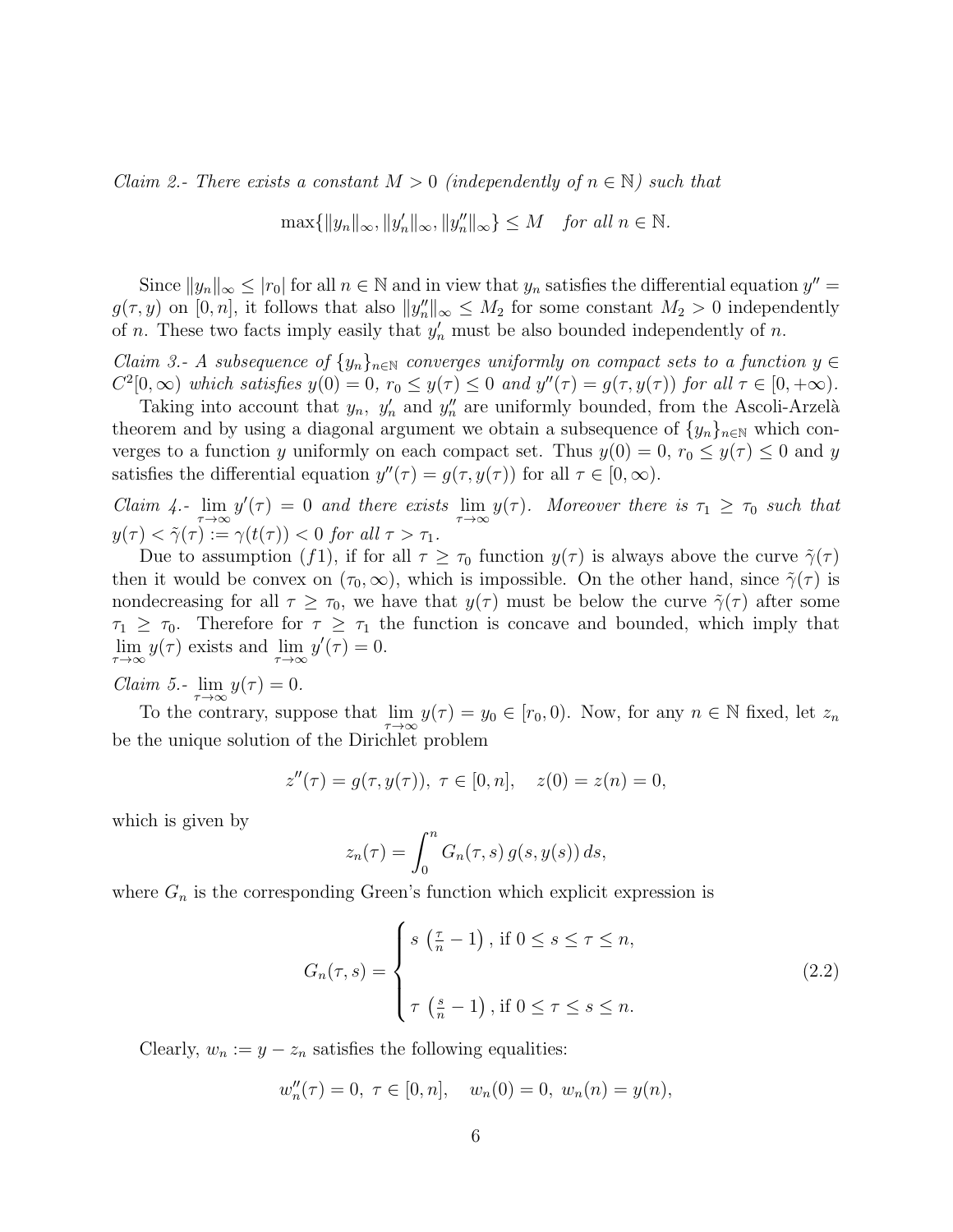or equivalently,

$$
y(\tau) = \int_0^n G_n(\tau, s) g(s, y(s)) ds + \frac{\tau}{n} y(n), \quad \text{for all } \tau \in [0, n].
$$

In consequence, evaluating the previous expression at  $\tau = n/\alpha$ , we deduce that

$$
y(n/\alpha) = \int_0^n G_n(n/\alpha, s) g(s, y(s)) ds + \frac{1}{\alpha} y(n),
$$

and passing to the limit we arrive at

$$
\lim_{n \to \infty} \int_0^n G_n(n/\alpha, s) g(s, y(s)) ds = \frac{\alpha - 1}{\alpha} y_0 \in [r_0, 0).
$$

On the other hand, by  $(f1)$  there exist  $\bar{\tau} \geq \tau_1$  and  $c < 0$  such that

$$
f(t(\tau), y(\tau)) < c \quad \text{for all } \tau > \bar{\tau}.
$$

Moreover, denoting by

$$
\beta = \frac{1-\alpha}{\alpha} \int_0^{\bar{\tau}} s g(s, y(s)) ds,
$$

and using (2.2), we deduce that the following inequalities hold for all  $n \geq \alpha \bar{\tau}$ 

$$
\int_0^n G_n(n/\alpha, s) g(s, y(s)) ds = \int_0^{\overline{\tau}} G_n(n/\alpha, s) g(s, y(s)) ds
$$
  
+ 
$$
\int_{\overline{\tau}}^n G_n(n/\alpha, s) g(s, y(s)) ds
$$
  
= 
$$
\beta + \int_{\overline{\tau}}^n G_n(n/\alpha, s) p(t(s)) f(t(s), y(s)) ds
$$
  

$$
\geq \beta + c \int_{\overline{\tau}}^n G_n(n/\alpha, s) p(t(s)) ds
$$
  

$$
\geq \beta + c \int_{n/\alpha}^n G_n(n/\alpha, s) p(t(s)) ds
$$
  
= 
$$
\beta + \frac{c}{\alpha} \int_{n/\alpha}^n (s - n) p(t(s)) ds.
$$

Now, from this inequality and condition  $(p1)$ , we deduce that

$$
\lim_{n \to \infty} \int_0^n G_n(n/\alpha, s) g(s, y(s)) ds = +\infty,
$$

and we attain a contradiction.

So,  $\lim_{\tau \to \infty} y(\tau) = 0$  and the proof is finished.

П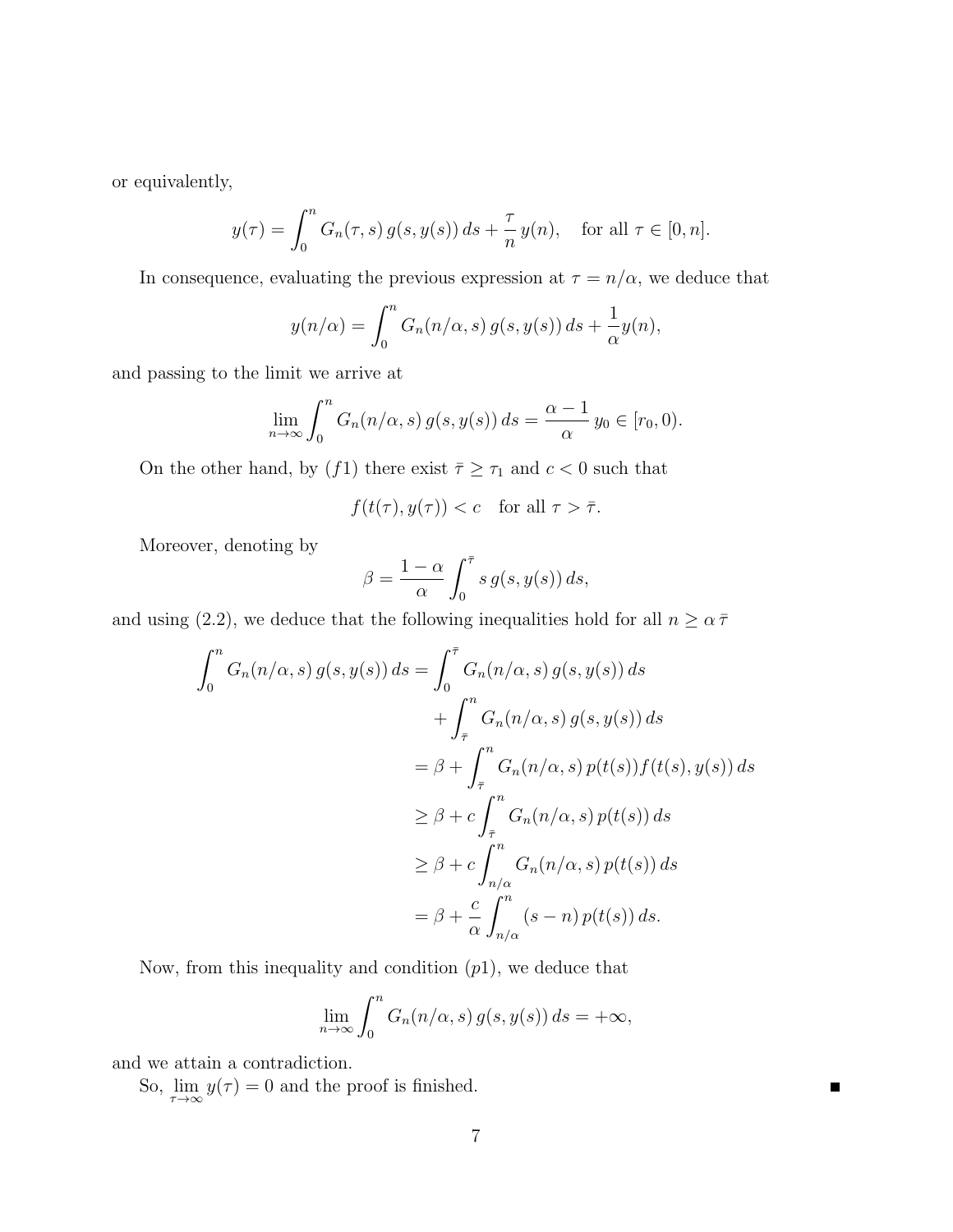If, instead of condition  $(p1)$  we assume

(p2) Suppose that there is  $t_1 \in (0,T)$  for which function p is nonincreasing in  $(t_1,T)$  and there is  $\alpha > 1$  such that

$$
\lim_{n \to \infty} n^2 p(t(n/\alpha)) = +\infty,
$$
\n(2.3)

we deduce, as a straightforward consequence of theorem 2.2, the following result.

**Corollary 2.3** If assumptions  $(p0)$ ,  $(p2)$ ,  $(f0)$  and  $(f1)$  hold then problem  $(1.3)$  has a nontrivial odd solution (with respect to  $t = T$ ) which moreover satisfy  $r_0 \leq u(t) \leq 0$  for all  $t \in (0, \pi)$  and  $u(t) < \gamma(t) < 0$  for all  $t \in (\bar{t}, T)$ , for some  $\bar{t} \in (t_0, T)$ .

**Proof.** It is clear that we only need to verify that condition  $(p1)$  is fulfilled. To this end, notice that

$$
\int_{n/\alpha}^{n} (n-s) p(t(s)) ds = \int_{n/\alpha}^{n} \left( \int_{s}^{n} p(t(s)) dr \right) ds
$$
  

$$
= \int_{n/\alpha}^{n} \left( \int_{n/\alpha}^{r} p(t(s)) ds \right) dr
$$
  

$$
= \int_{n/\alpha}^{n} \left( \int_{t(n/\alpha)}^{t(r)} d\tau \right) dr
$$
  

$$
= \int_{n/\alpha}^{n} (t(r) - t(n/\alpha)) dr.
$$

Now, the mean value theorem imply that there is  $\tau_n \in [n/\alpha, r]$  such that

$$
t(r) - t(n/\alpha) = t'(\tau_n) (r - n/\alpha) = p(t(\tau_n)) (r - n/\alpha).
$$

Thus, for *n* large enough we know that  $t(n/\alpha) \geq t_1$  and from (p2) it follows

$$
t(r) - t(n/\alpha) \ge p(t(n/\alpha)) (r - n/\alpha),
$$

and thus

$$
\int_{n/\alpha}^n (n-s) p(t(s)) ds \ge p(t(n/\alpha)) \int_{n/\alpha}^n (r-n/\alpha) dr = \frac{(\alpha-1)^2}{2 \alpha^2} p(t(n/\alpha)) n^2.
$$

So, condition  $(p2)$  implies that condition  $(p1)$  holds and the results of Theorem 2.2 are valid.

Г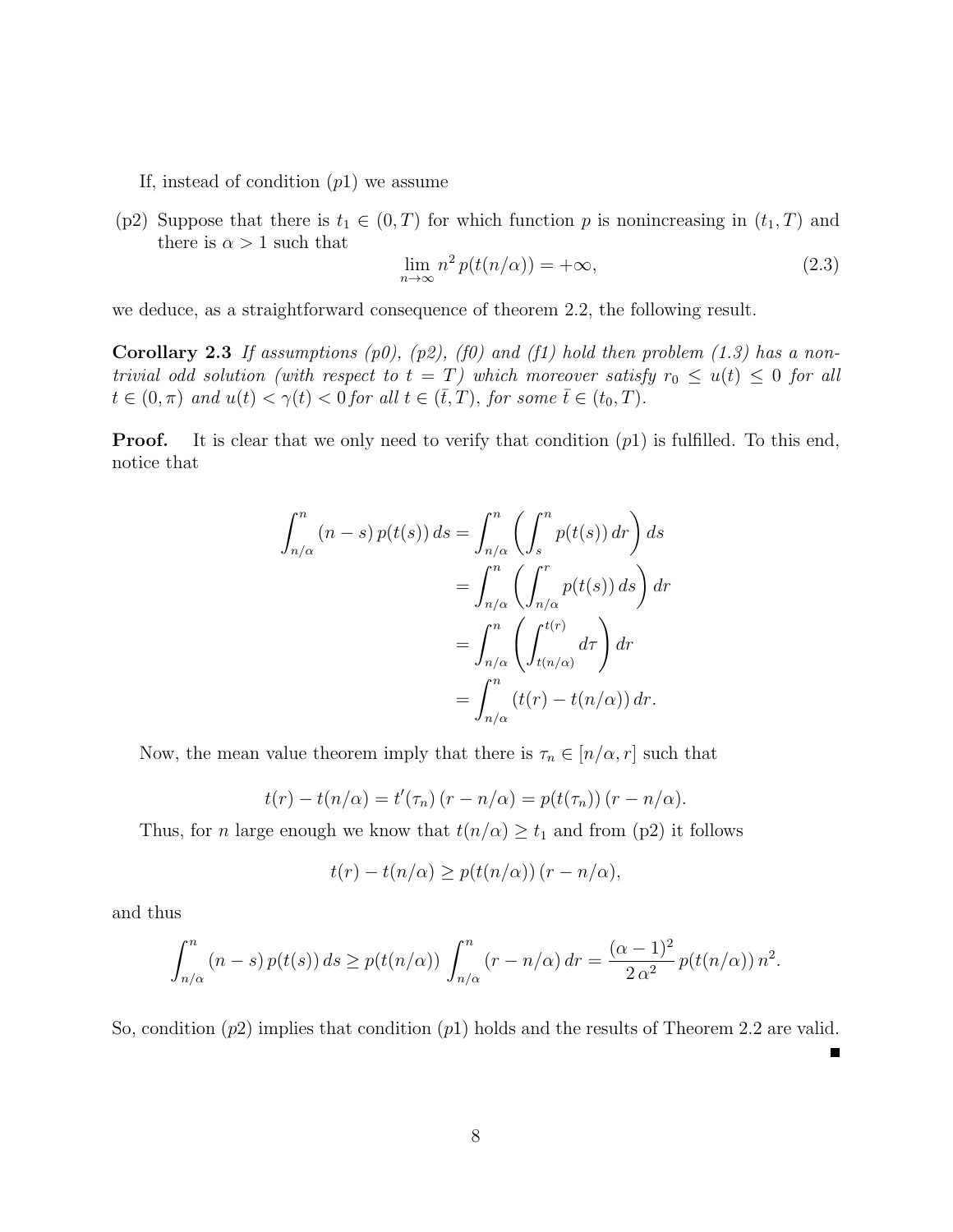Example 2.4 Let us consider the following problem

$$
\begin{cases}\n(p(t)x')' - q(t)x = A \sin\left(\frac{\pi t}{T}\right), & t \in [0, 2T], \\
x(0) = x(2T), & x'(0) = x'(2T).\n\end{cases}
$$

If we assume that p satisfies (p0) and (p1),  $A > 0$  and moreover

- (q0)  $q(T-t) = q(T+t)$  for all  $t \in [0, T]$ ,
- (q1)  $q(t) > k > 0$  for all  $t \in [0, 2T]$ ,
- (q2) q is nondecreasing on some interval  $[t_2, T]$  with  $t_2 \in (0, T)$ ,

then a simple computation shows that (f0) and (f1) hold, with  $t_0 = \max\{T/2, t_2\}$ ,  $r_0 =$  $-A/k < 0$  and  $\gamma(t) = \frac{-A \sin\left(\frac{\pi t}{T}\right)}{t}$  $\frac{\pi t}{T}\Big)$  $q(t)$ . Thus the existence of a nontrivial odd solution follows from Theorem 2.2.

Remark 2.5 Notice that if we are looking for solutions of the Dirichlet problem, instead of periodic ones, then the symmetric conditions  $(p0)$  and  $(f0)$  are no longer needed.

For instance, if  $p : [0, T] \to \mathbb{R}$  is continuous,  $p(t) > 0$  for all  $t \in [0, T)$ ,  $\int_0^T$ 1  $\frac{1}{p(s)}ds=+\infty$ and conditions  $(p1)$ ,  $(q1)$  and  $(q2)$  are fulfilled, then problem

$$
\begin{cases} (p(t)x')' - q(t)x = A \sin^2(\frac{j \pi t}{T}), \quad t \in [0, T], \\ x(0) = x(T) = 0, \end{cases}
$$

has at least a solution  $-A/k \leq x(t) \leq 0$  on  $(0, T)$ , for all  $j \in \mathbb{N}$  and  $A > 0$ . Moreover

$$
x(t) < -\frac{A\sin^2\left(\frac{j\pi t}{T}\right)}{q(t)} < 0,
$$

for all  $t > \overline{t} > \max\{t_2, (2j-1)T/(2j)\}.$ 

### 3 An application to problem (1.2)

In this section we will apply the main result given in previous section to problem (1.2) in the singular case  $e = 1$ . We recall that by a solution of problem  $(1.2)$  we mean a function  $x \in C([0, 2\pi]) \cap C^1([0, \pi) \cup (\pi, 2\pi])$  with  $(1 + \cos(t))^2 x' \in C^1([0, 2\pi])$  that satisfies the differential equation and the boundary conditions. The existence result is the following.

**Theorem 3.1** If  $e = 1$  and  $\lambda \leq -4$  then problem (1.2) has a nontrivial odd solution (with respect to  $t = \pi$ ) which moreover satisfies  $-\frac{\pi}{2} \le u(t) \le 0$  for all  $t \in [0, 2\pi]$  and  $u(t) <$  $\arcsin (4 \sin t/\lambda) < 0$  for some  $\overline{t} \in (\pi, 2\pi)$ .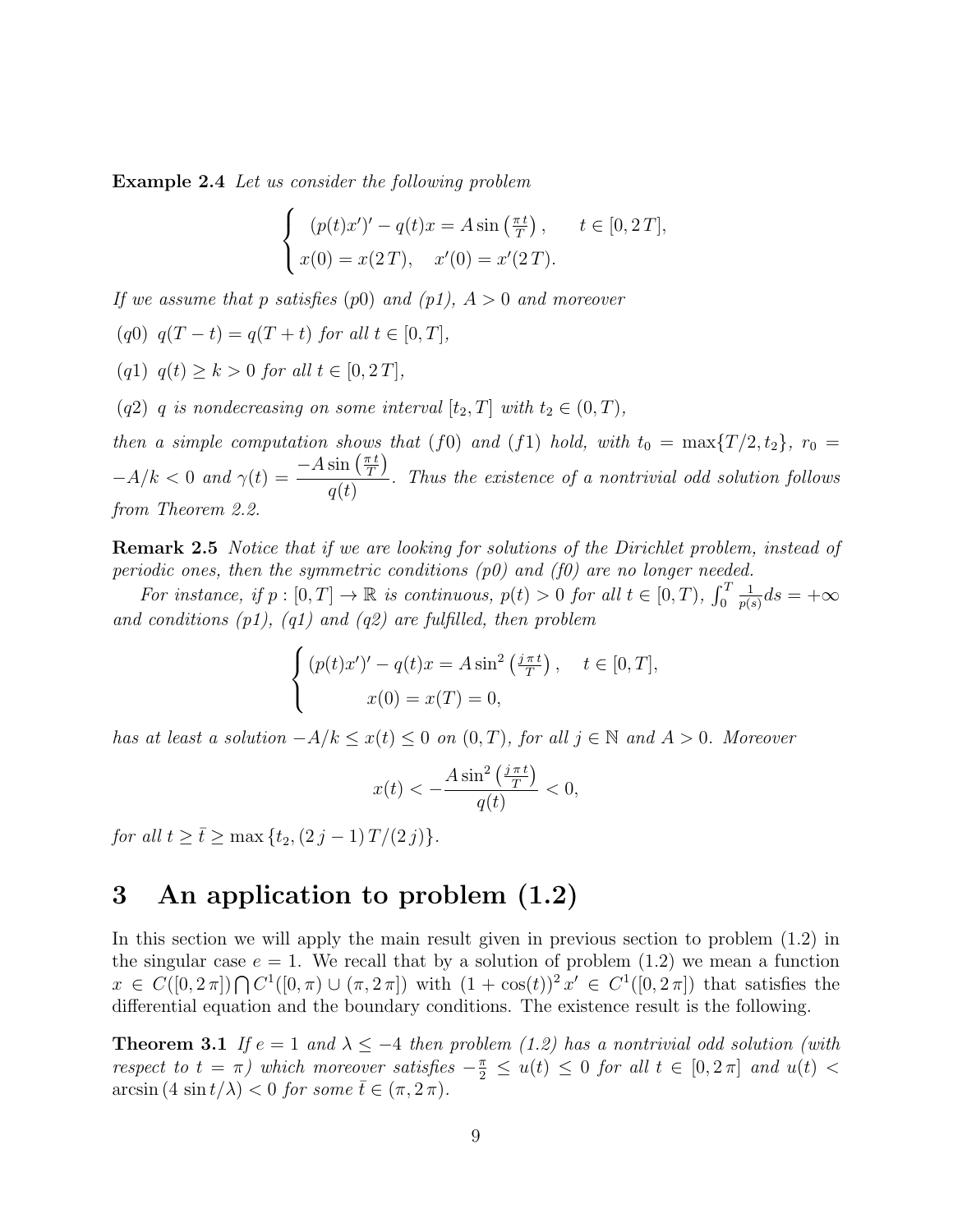**Proof.** As we have already noticed, problem  $(1.2)$  with  $e = 1$ , is a particular case of problem (1.3) with  $T = \pi$ ,  $p(t) = (1 + \cos(t))^2$  and

$$
f(t, x) = 4(1 + \cos(t))\sin(t) - \lambda(1 + \cos(t))\sin(x).
$$

In consequence, conditions  $(p0)$  and  $(f0)$  are clearly satisfied. On the other hand, it is not difficult to verify that, if  $\lambda \leq -4$ , condition (f1) holds for  $r_0 = -\pi/2$ ,  $\gamma(t) = \arcsin((4 \sin t)/\lambda)$ and  $t_0 = \pi/2$ . In the sequel, we shall verify condition  $(p2)$  to concluding the result as a consequence of Corollary 2.3.

It is clear that function p is nonincreasing on  $(0, \pi)$ . Moreover, some computations with Mathematica show us that for all  $t \in [0, \pi)$ 

$$
\tau(t) = \int_0^t \frac{1}{(1 + \cos(s))^2} ds = \frac{1}{12} \left( 3 \sin\left(\frac{t}{2}\right) + \sin\left(\frac{3t}{2}\right) \right) \left( \sec\left(\frac{t}{2}\right) \right)^3,
$$

and so its inverse is given for all  $\tau \in [0, \infty)$  by

$$
t(\tau) = 2 \operatorname{arcsec}\left(\sqrt{\sqrt[3]{18\tau^2 + 6\sqrt{9\tau^4 + \tau^2} + 1} + \frac{1}{\sqrt[3]{18\tau^2 + 6\sqrt{9\tau^4 + \tau^2} + 1}} - 1}\right).
$$

Then for all  $s \in [0, \infty)$  we have

$$
p(t(s)) = \frac{4}{\left(\sqrt[3]{18s^2 + 6\sqrt{9s^4 + s^2} + 1} + \frac{1}{\sqrt[3]{18s^2 + 6\sqrt{9s^4 + s^2} + 1}} - 1\right)^2}.
$$

Tacking  $\alpha = 2$ , we obtain that

$$
n^{2} p(t(n/2)) = \frac{4 n^{2}}{\left(\sqrt[3]{\frac{9n^{2}}{2} + \frac{3}{2}\sqrt{n^{2}(9n^{2} + 4)} + 1} + \frac{1}{\sqrt[3]{\frac{9n^{2}}{2} + \frac{3}{2}\sqrt{n^{2}(9n^{2} + 4)} + 1}} - 1\right)^{2}},
$$

and therefore condition (2.3) is satisfied.

# References

- [1] P. Amster and A. Deboli, A Neumann boundary-value problem on an unbounded interval, Electron. J. Differential Equations (2008), 90, 5 pp.
- [2] R. P. Agarwal and D. O'Regan, Infinite interval problems for differential, difference and integral equations, Kluwer Academic Publishers, Dordrecht, (2001).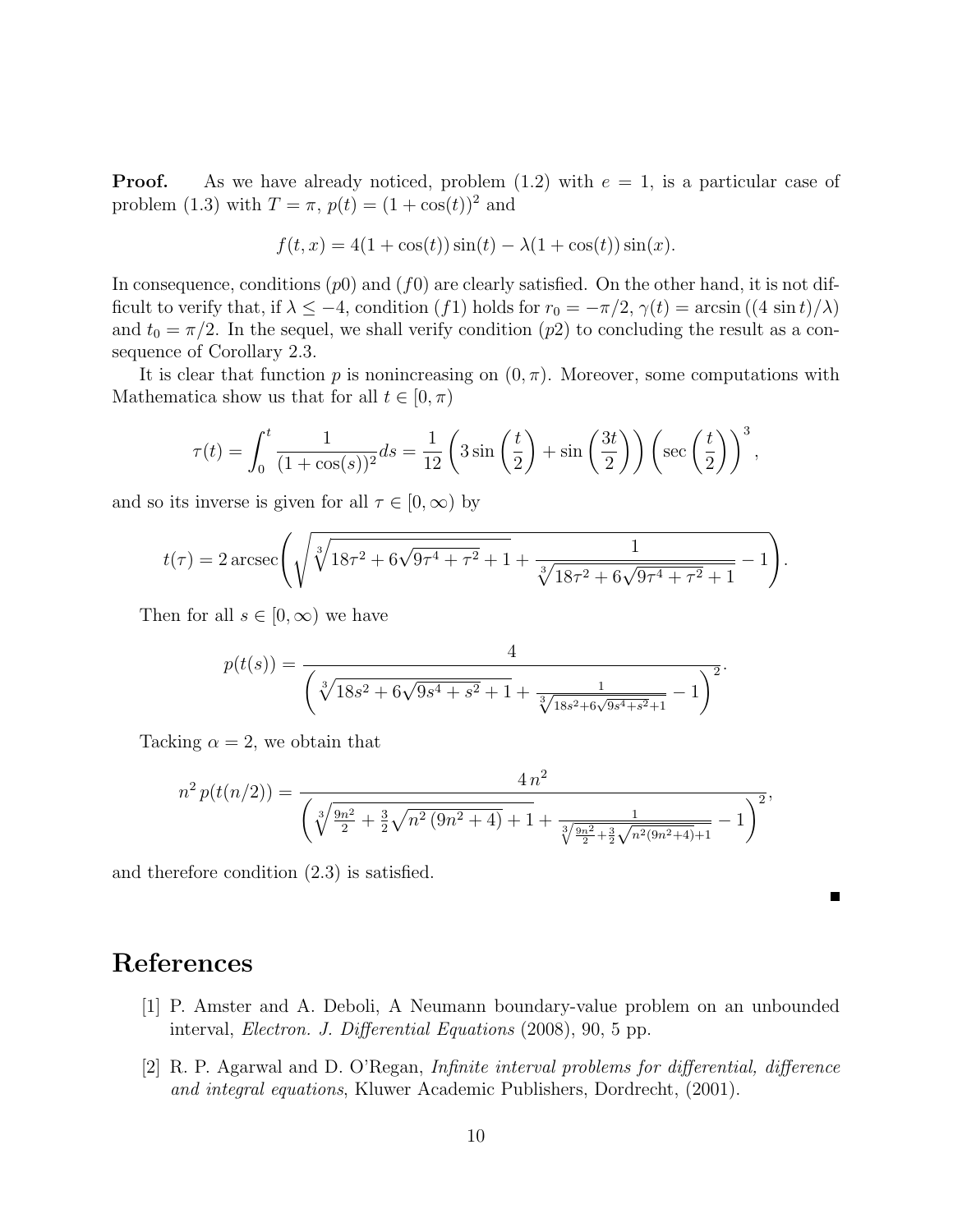- [3] J. Andres, G. Gabor and L. Górniewicz, Boundary value problems on infinite intervals, Trans. Amer. Math. Soc. 351 (1999), 4861–4903.
- [4] V. V. Beletskii, On the oscillations of a satellite, *Iskusst. Sputn. Zemli* **3** (1959), 1–3.
- [5] V. V. Beletskii, The motion of an artificial satellite about its centre of mass, Nauka, Moscow, 1965.
- [6] V. V. Beletskii, *Essays on the motion of celestial bodies*, Birkhäuser, 2001.
- [7] M. Benchohra, An existence theorem on unbounded intervals for a class of second order functional differential inclusions in Banach spaces, Dyn. Contin. Discrete Impuls. Syst. Ser. A Math. Anal. 9 (2002), 541–549.
- [8] P. A. Binding and H. Volkmer, Oscillation theory for Sturm-Liouville problems with indefinite coefficients, Proc. Roy. Soc. Edinburgh Sect. A 131 (2001), 989–1002.
- [9] A. D. Bruno and V. P. Varin, The limit problems for the equation of oscillations of a satellite, *Celestial Mech. Dynam. Astronom.*  $67$  (1997), 1–40.
- [10] A. D. Bruno and V. P. Varin, Singularities of oscillations of a satellite of highly eccentric elliptic orbits, Proceedings of the Second World Congress of Nonlinear Analysts, Nonlinear Anal. 30 (1997), 2541–2546.
- [11] C. De Coster and P. Habets, Two-point boundary value problems: lower and upper solutions, Mathematics in Science and Engineering, 205 Elsevier B. V., Amsterdam, (2006).
- [12] M. Duhoux, Nonlinear singular Sturm-Liouville problems, Nonlinear Anal. 38 (1999), 897–918.
- [13] M. Duhoux, Strongly singular Sturm-Liouville problems, Math. Nachr. 225 (2001), 19–38.
- [14] D. D. Hai, Note on a differential equation describing the periodic motion of a satellite in its elliptical orbit, Nonlinear Anal. 12 (1988), no. 12, 1337–1338.
- [15] D. D. Hai, On a second order periodic boundary value problem, Differential Integral Equations 1 (1988), no. 3, 377–379.
- [16] D. D. Hai, Multiple solutions for a nonlinear second order differential equation, Ann. Polon. Math. 52 (1990), no. 2, 161–164
- [17] I. D. Kill, On periodic solutions of a certain nonlinear equation, J. Appl. Math. Mech. 27 (1964), 1699-1704.